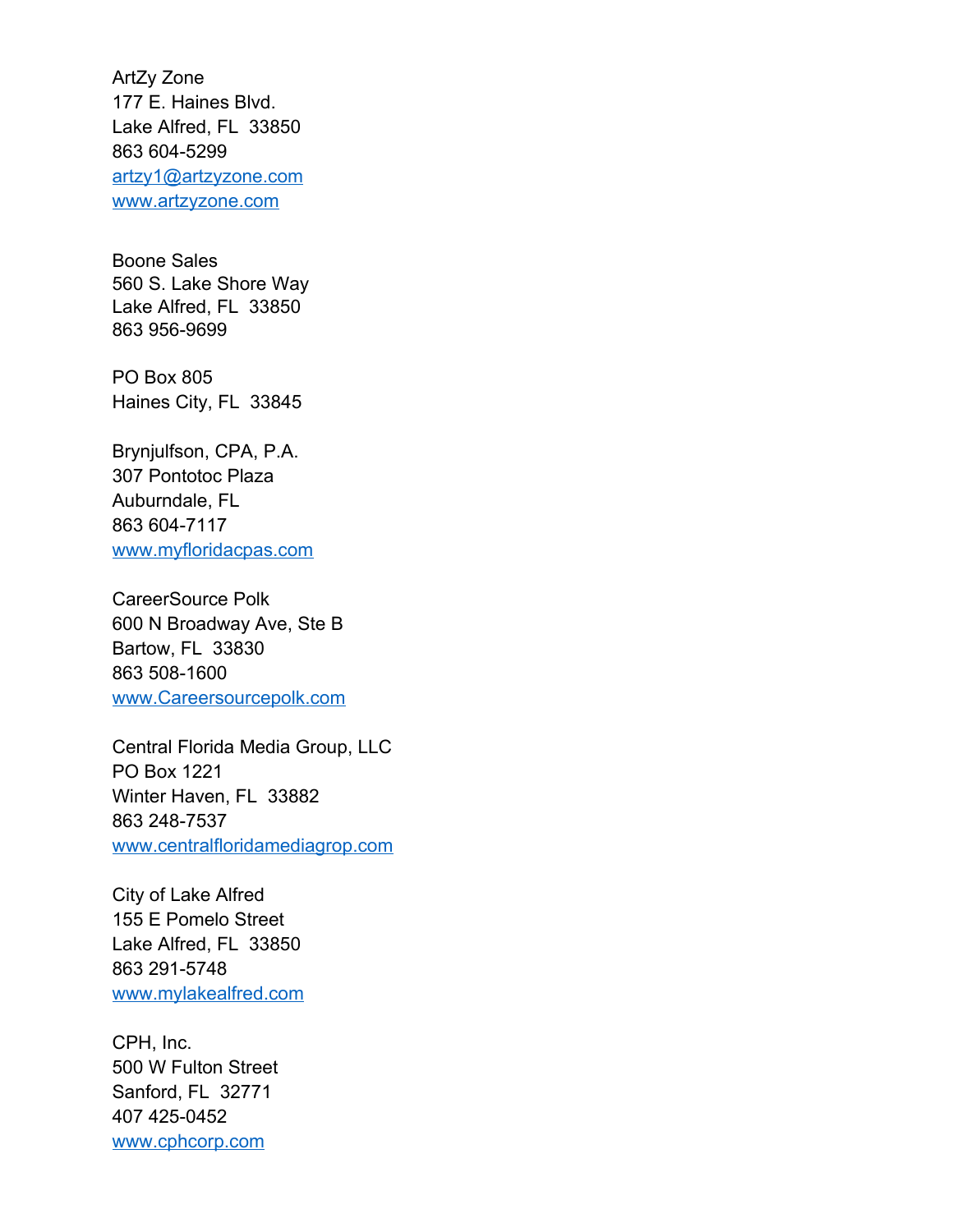Daley, Nancy 450 S. Ramona Ave Lake Alfred, FL 33850 863 956-4622

Dearmin, Jack 410 Twin Lakes Blvd Lake Alfred, FL 33850 863 604-0876

Dershimer Agency, LLC. 190 Avenue A, NW Winter Haven, FL 33881 863 299-8330 [www.dershimerinsurance.com](http://www.dershimerinsurance.com/)

Discovery Academy of Lake Alfred 1000 N Buena Vista Dr Lake Alfred, FL 33850 863 295-5955 [www.discoveryacademy.org](http://www.discoveryacademy.org/)

Discovery High School, Inc. 640 Evenhouse Road Lake Alfred, FL 33850 863 268-7179 [www.discoveryhighschool.org](http://www.discoveryhighschool.org/)

Donna Barron, Realtor 1505 Havendale Blvd, NW Winter Haven, FL 33881 863 224-4263 [DonnaBarron7@gmail.com](mailto:DonnaBarron7@gmail.com) [www.donnabeehomes.com](http://www.donnabeehomes.com/)

Double D Truck Specialties, LLC 1988 Highway 17-92, East PO Box 1389 Lake Alfred, FL 33850 863 956-2395 [www.doubledtrucks.com](http://www.doubledtrucks.com/)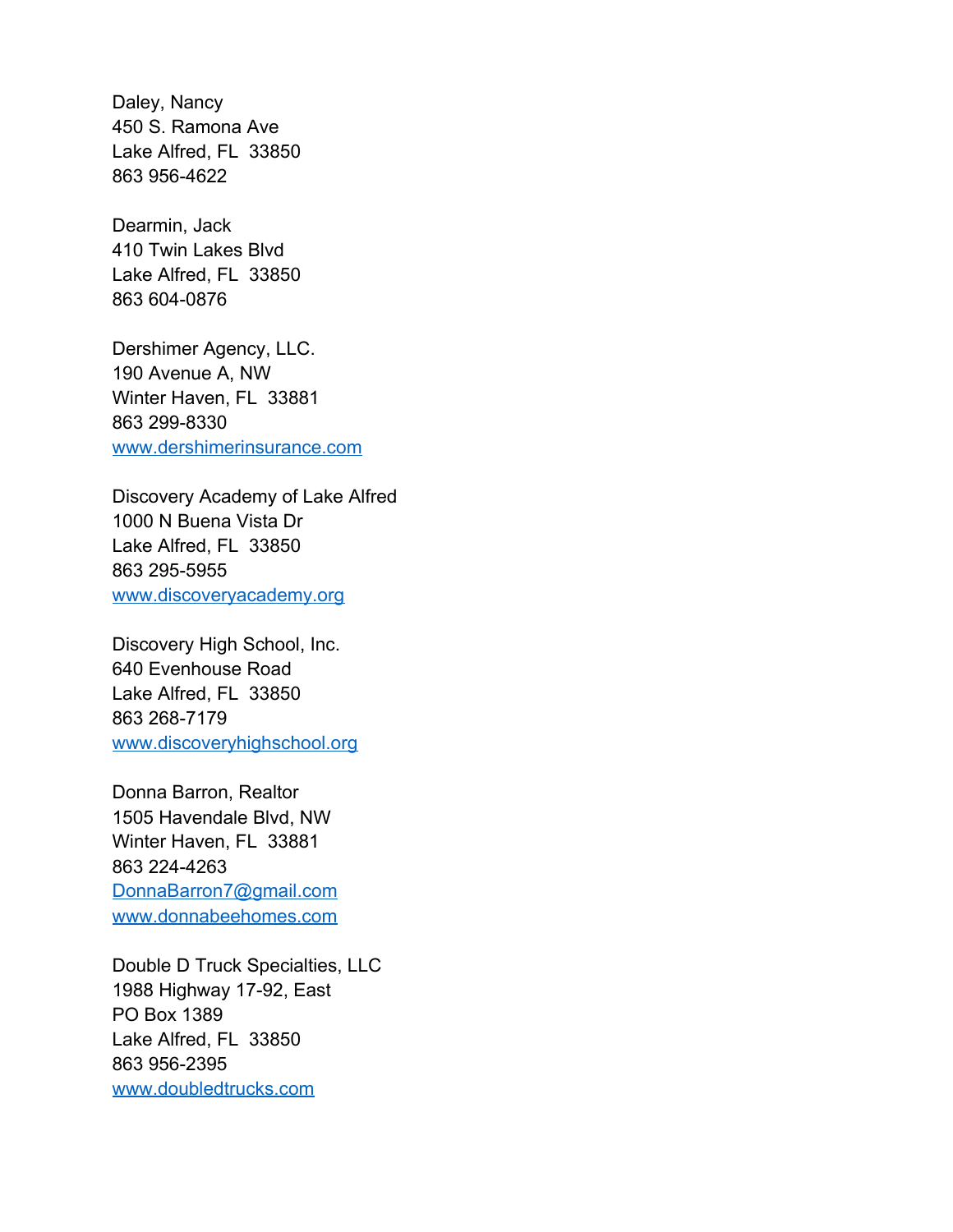Eden Hills by D R Horton Homes 104 Sofia Lane Lake Alfred, FL 33850

10192 Dowden Rd, Ste 150 Orlando, FL 32832 [ccpronovost@drhorton.com](mailto:ccpronovost@drhorton.com) [www.drhorton.com/florida/central-florida/lake-alfred/edenhills/sales](http://www.drhorton.com/florida/central-florida/lake-alfred/edenhills/sales)

First Baptist Church Lake Alfred 280 E. Pierce Street Lake Alfred, FL 33850 863 956-1477 [www.fbclakealfred.com](http://www.fbclakealfred.com/)

First Presbyterian Church 515 E. Haines Blvd PO Box 1107 Lake Alfred, FL 33850 863 956-1514 [www.1stpresla.org](http://www.1stpresla.org/)

First United Methodist Church of Lake Alfred 130 S. Pennsylvania Ave. PO Box 1227 Lake Alfred, FL 33850 863 956-1701 [www.lakealfredumc.org](http://www.lakealfredumc.org/)

Florida Caribbean Distillers 530 N. Dakota Ave. Lake Alfred, FL 33850 863 956-1116 [www.floridacaribbeandistillers.com](http://www.floridacaribbeandistillers.com/)

Freedom Insurance 120 W. Echo Street PO Box 1015 Lake Alfred, FL 33850 863 956-3838 [www.tryfreedomins.com](http://www.tryfreedomins.com/)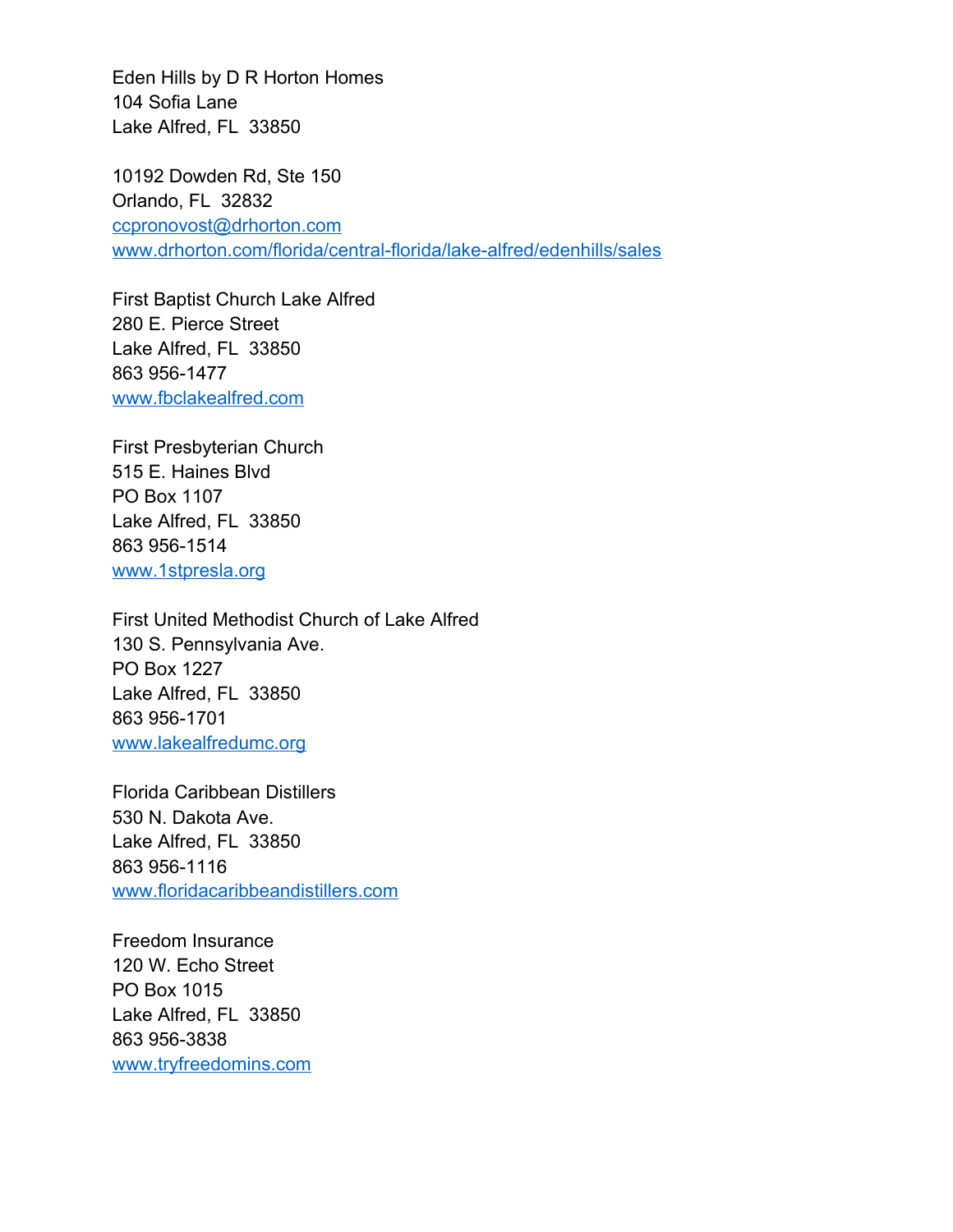Fundamentals For Kids 260 Oak Lane Lake Alfred, FL 33850 315 727-0227 [fundamentalsforkids@gmail.com](mailto:fundamentalsforkids@gmail.com)

Gary's Oyster Bar & Seafood House 660 E. Alfred Dr. Lake Alfred, FL 33850 863 956-5055 [www.garysoysterbar.com](http://www.garysoysterbar.com/)

Give Well Community Foundation 1501 South Florida Ave Lakeland, FL 33803 863 683-3131 [www.givecf.org](http://www.givecf.org/)

Hartridge Academy 1400 US 92, West Winter Haven, FL 33831 863 956-4434 [www.hartridgeacademy.com](http://www.hartridgeacademy.com/)

Harvest Meat Markets 130 N. Lake Shore Way Lake Alfred, FL 33850 863 956-1111 [www.harvestbeef.com](http://www.harvestbeef.com/)

Heritage Consultants, Inc. 170 E. Haines Blvd PO Box 1387 Lake Alfred, FL 33850 863 967-4139 [www.myheritagebenifits.com](http://www.myheritagebenifits.com/)

Highland Homes 3020 S. Florida Ave, Suite 101 Lakeland, FL 33803 863 619-7103 [info@highlandhomes.org](mailto:info@highlandhomes.org) [www.highlandhomes.org](http://www.highlandhomes.org/)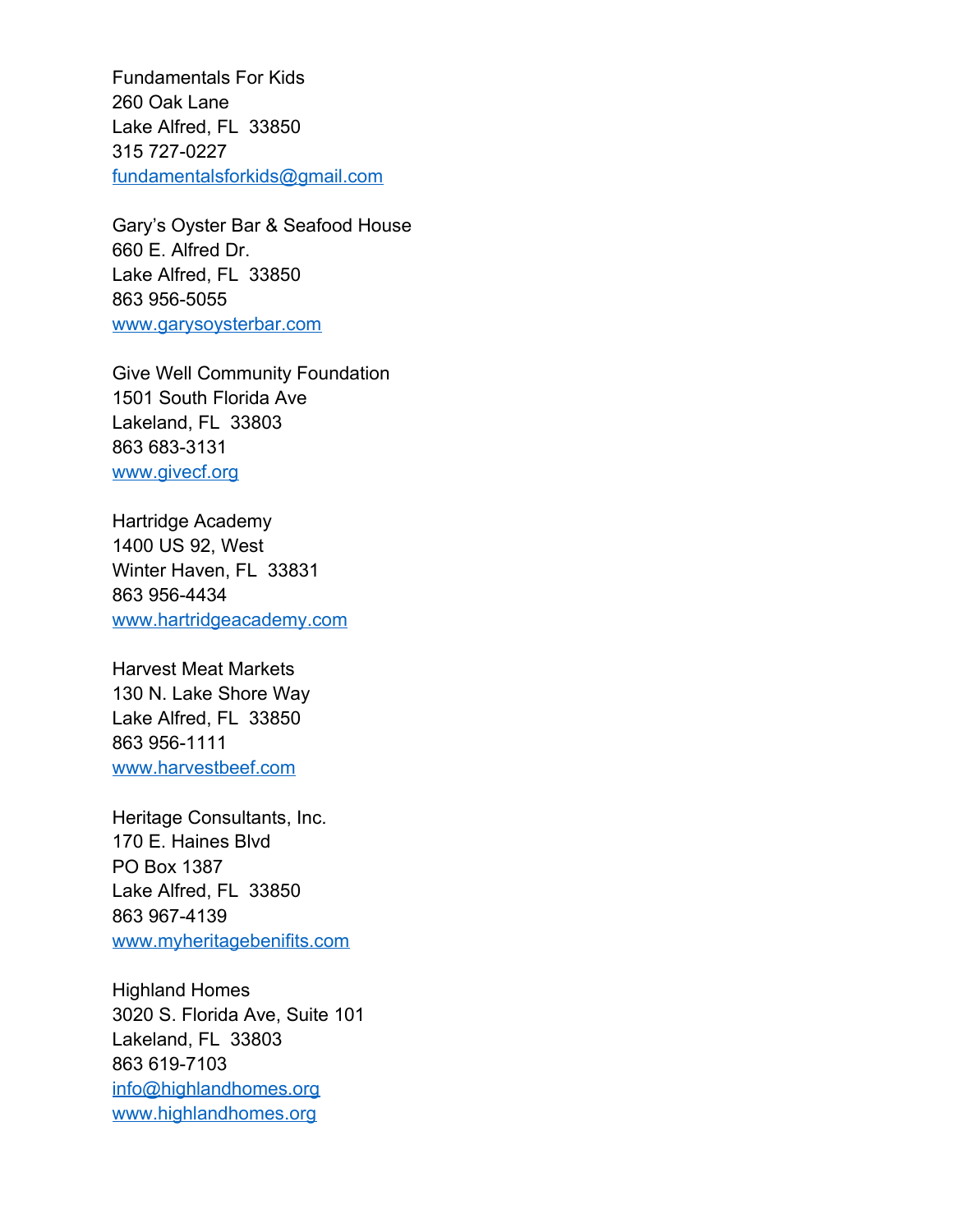Jack Brown's Seaplane Base 2704 Hwy 92 West Winter Haven, FL 33881 863 956-2243 [info@brownsseaplane.com](mailto:info@brownsseaplane.com) [www.brownsseaplane.com](http://www.brownsseaplane.com/)

Jersey Boyz Café II 148 W Haines Blvd Lake Alfred, FL 33850 863 268-4277 [www.jerseyboyzcafe.com](http://www.jerseyboyzcafe.com/)

Joseph Bullington Allstate 1900 Havendale Blvd, NW, Ste C Winter Haven, FL 33881 863 299-6449 [www.agents@allstate.com/joseph-bullington](./http:%2F%2Fwww.agents@allstate.com%2Fjoseph-bullington)

Juday, Leon 535 N Todhunter Way Lake Alfred, FL 33850 863 585-4373

Kersey Funeral Home & Crematory 108 E. Lake Stella Drive PO Box 605 Auburndale, FL 33823 863 967-1167 [info@kerseyfuneralhome.com](mailto:info@kerseyfuneralhome.com) [www.KerseyFuneralHome.com](http://www.KerseyFuneralHome.com/)

Killebrew, Sam, State Representative 337 Ave. C, SW Winter Haven, FL 33880 863 291-5254 [Ranay.willis@myfloridahouse.gov](mailto:Ranay.willis@myfloridahouse.gov)

LA Liquor & Tobacco 720 S. Lake Shore Way Lake Alfred, FL 33850 863 656-2000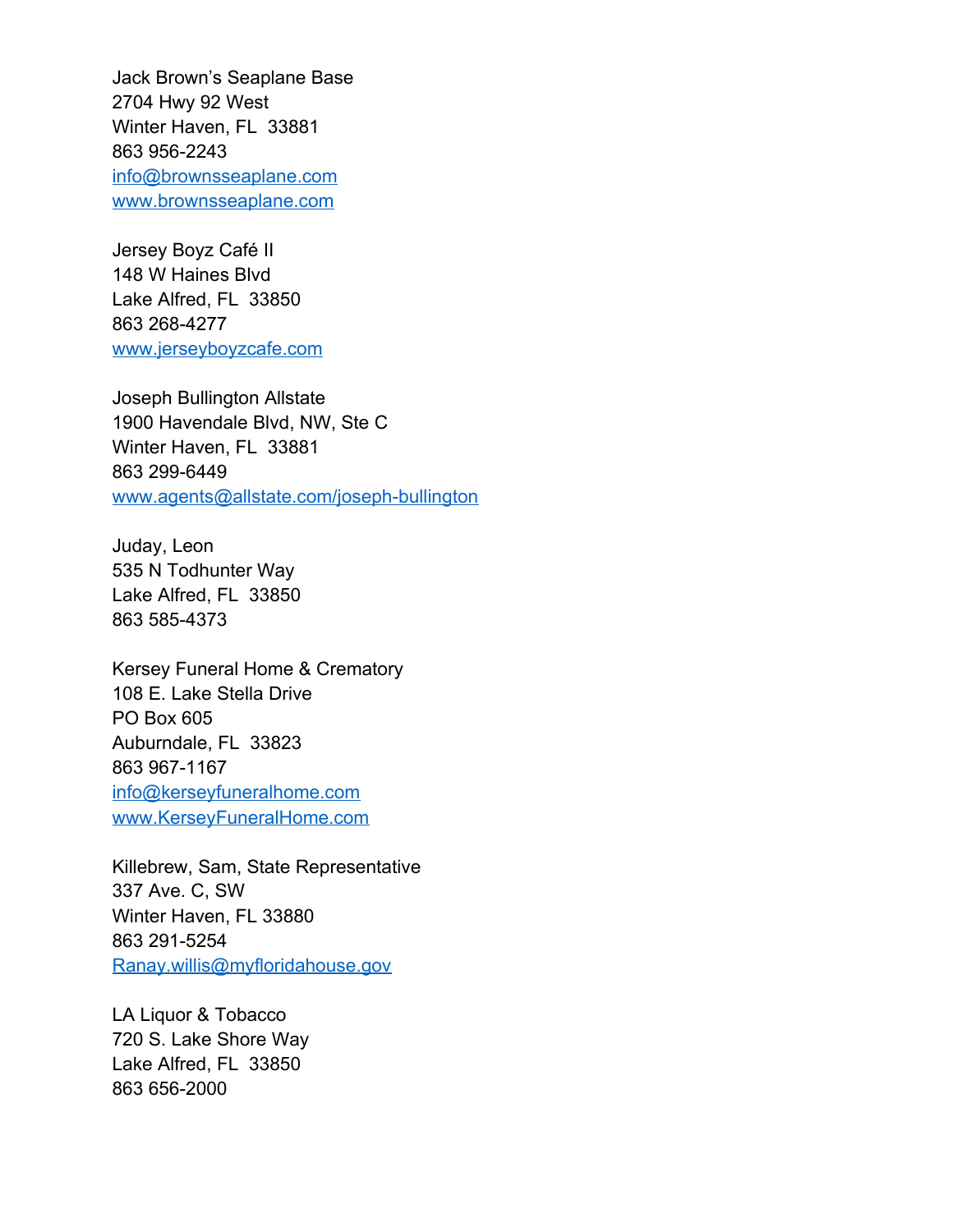LA Packing House Self Storage, LLC 160 W. Haines Blvd Lake Alfred, FL 33850 845 800-4427 www.lakealfredpackinghouse.com

Lake Alfred Animal Hospital 105 East Alfred Street Lake Alfred, FL 33850 863 956-5700 [www.lakealfredanimalhospital.com](http://www.lakealfredanimalhospital.com/)

Lake Alfred Diner 185 S. Lake Shore Way Lake Alfred, FL 33850 863 956-1200

Lake Alfred Elementary School 550 E. Cummings Street Lake Alfred, FL 33850 863 295-5985 [www.lae.polk-fl.net](http://www.lae.polk-fl.net/)

Lake Alfred Lions Club 175 N. Nekoma Ave. PO Box 1401 Lake Alfred, FL 33850 863 956-2421 [lakealfredlionsclubemail@gmail.com](mailto:lakealfredlionsclubemail@gmail.com)

Lake Alfred Polytech Academy 925 N. Buena Vista Dr. Lake Alfred, FL 33850 863 295-5988 [www.lapolytech.fl-net](http://www.lapolytech.fl-net/)

Lake, Charles 1120 Maplebrook Dr. Lake Alfred, FL 33850 863 229-8068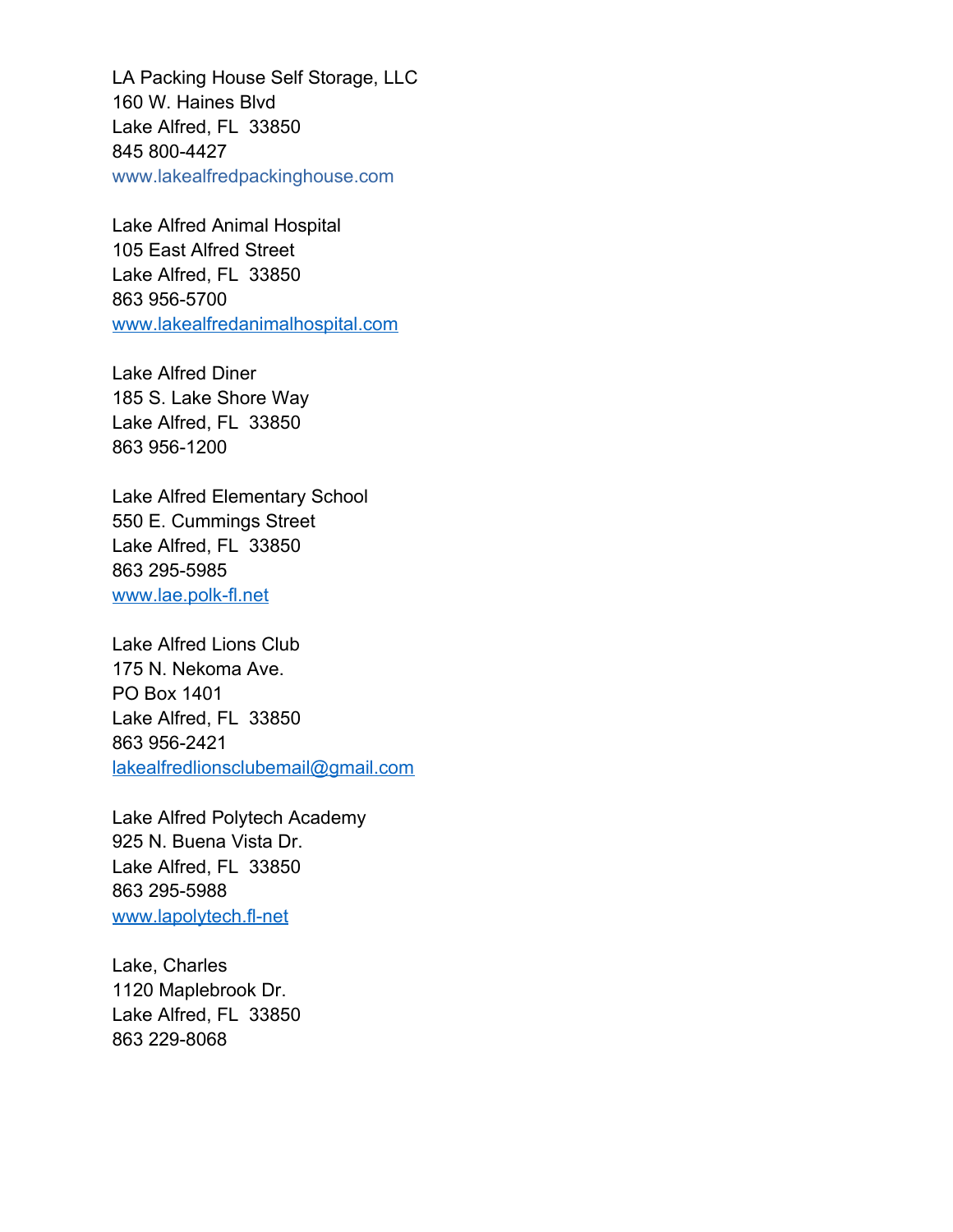Lang Sun Country Groves 5900 Hwy 17-92 PO Box 1302 Lake Alfred, FL 33850 863 956-1460 [www.langsuncountry.com](http://www.langsuncountry.com/)

Lockhart & Associates, Inc 826 First Street, South Winter Haven FL 33880 863 293-1234 [www.lockhartonline.com](http://www.lockhartonline.com/)

Maultsby, Albertus PO Box 166 Lake Alfred, FL 33850

Merritt Roofing, Inc. 300 Lake George Road PO Box 303 Lake Alfred, FL 33850 863 967-5711

Oak Ridge Funeral Care 2425 Havendale Blvd Winter Haven, FL 33881 863 967-5090 [www.oakridgefuneralcare.com](http://www.oakridgefuneralcare.com/)

Our Career Centered Academy 515 E. Haines Blvd PO Box 1236 Lake Alfred FL 33850 863 800-0755 [Stacy.brink@ourcareer.org](mailto:Stacy.brink@ourcareer.org) [www.ourcareercenteredacademy.com](http://www.ourcareercenteredacademy.com/)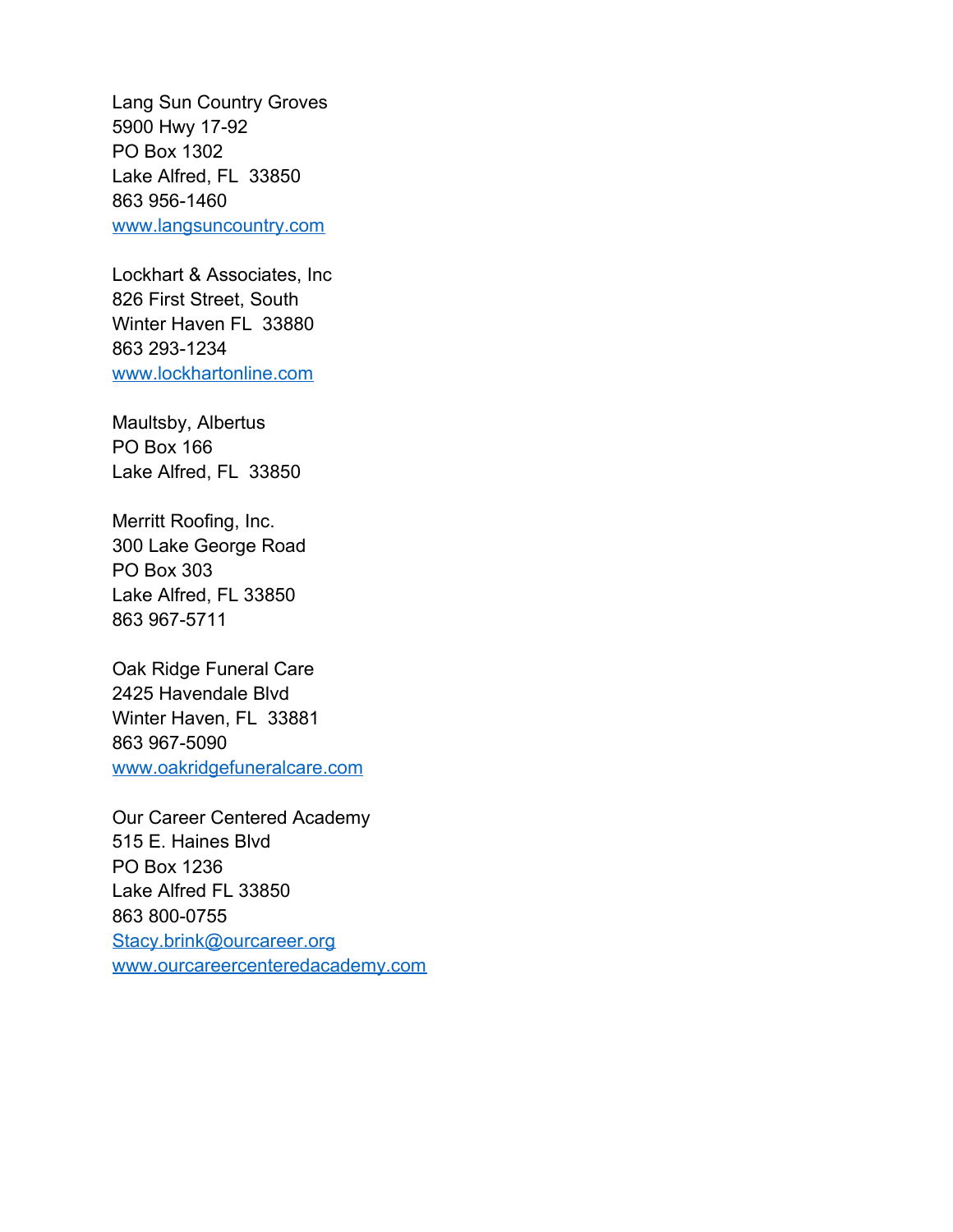Polk County Board of County Commissioners 330 West Church Street PO Box 9005 Drawer CA01 Bartow FL 33831 863 534-6444 [www.polk-county.net](http://www.polk-county.net/)

Polk County Sheriff's Office 1891 Jim Keene Blvd Winter Haven, FL 33880 863 297-1100 [www.polksheriff.org](http://www.polksheriff.org/)

Polk County Supervisor of Elections 250 S. Broadway Ave. --Headquarters PO Box 1460 Bartow, FL 33831 863 534-5888

70 Florida Citrus Blvd --Operations Center Winter Haven, FL 33880 863 534-5888 [info@polkelections.com](mailto:info@polkelections.com) [www.PolkElections.com](http://www.PolkElections.com/)

Polk Training Center, Inc. 111 Creek Road PO Box 1345 Lake Alfred, FL 33850 863 956-1620 [www.polktrainingcenter.org](http://www.polktrainingcenter.org/)

Precision Safe & Lock, LLC 217 Ave G, SW Winter Haven, FL 33880 863 293-4098 [office@precisionsafeandlock.com](mailto:office@precisionsafeandlock.com) [www.precisionsafeandlock.com](http://www.precisionsafeandlock.com/)

Real Estate Title Services, Inc. 32 Third Street, SW Winter Haven, FL 33880 863 299-6942 [www.realestatetitlefl.com](http://www.realestatetitlefl.com/)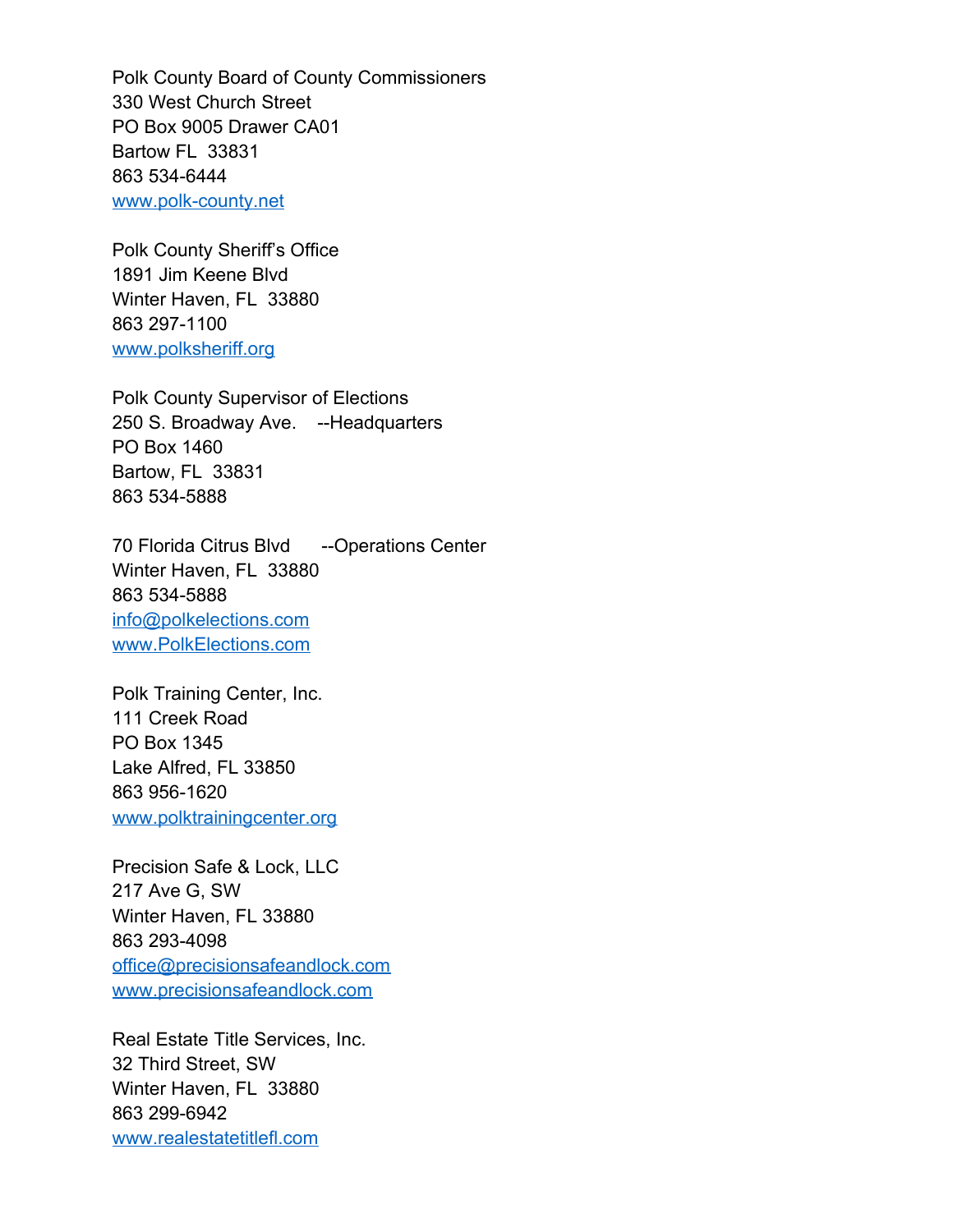Ronnie Robinson, Jr - Health Markets Insurance Agency 301 James Circle Lake Alfred, FL 33850 [ronnie.robinson@healthmakets.com](mailto:ronnie.robinson@healthmakets.com)

Royalty Thrift Shop 1510 Lake Alfred Road Lake Alfred, FL 33850 863 875-8320

Scotty Muffler and Auto Repair 215 W. Haines Blvd Lake Alfred, FL 33850 863 956-1441 [Scottymuffler@verizon.net](mailto:Scottymuffler@verizon.net) [Scottymufflerautorepair.com](mailto:scottyMuffler@verizon.net)

SEMCO Construction, Inc 205 Century Blvd Bartow, FL 33830 863 533-7193 [www.semcoconstruction.com](http://www.semcoconstruction.com/)

ServiceMaster Restore of Polk County 619 McKean Street Auburndale, FL 33823 863 967-5676 [www.servicemasterrestore.com](http://www.servicemasterrestore.com/)

Servpro of Winter Haven 6039 Cypress Gardens Blvd, Box 502 Winter Haven, FL 33884 863 551-5004 [www.servprowinterhaven.com](http://www.servprowinterhaven.com/)

Southern Belle Realty 144 W Haines Blvd Lake Alfred, FL 33850 863 299-7800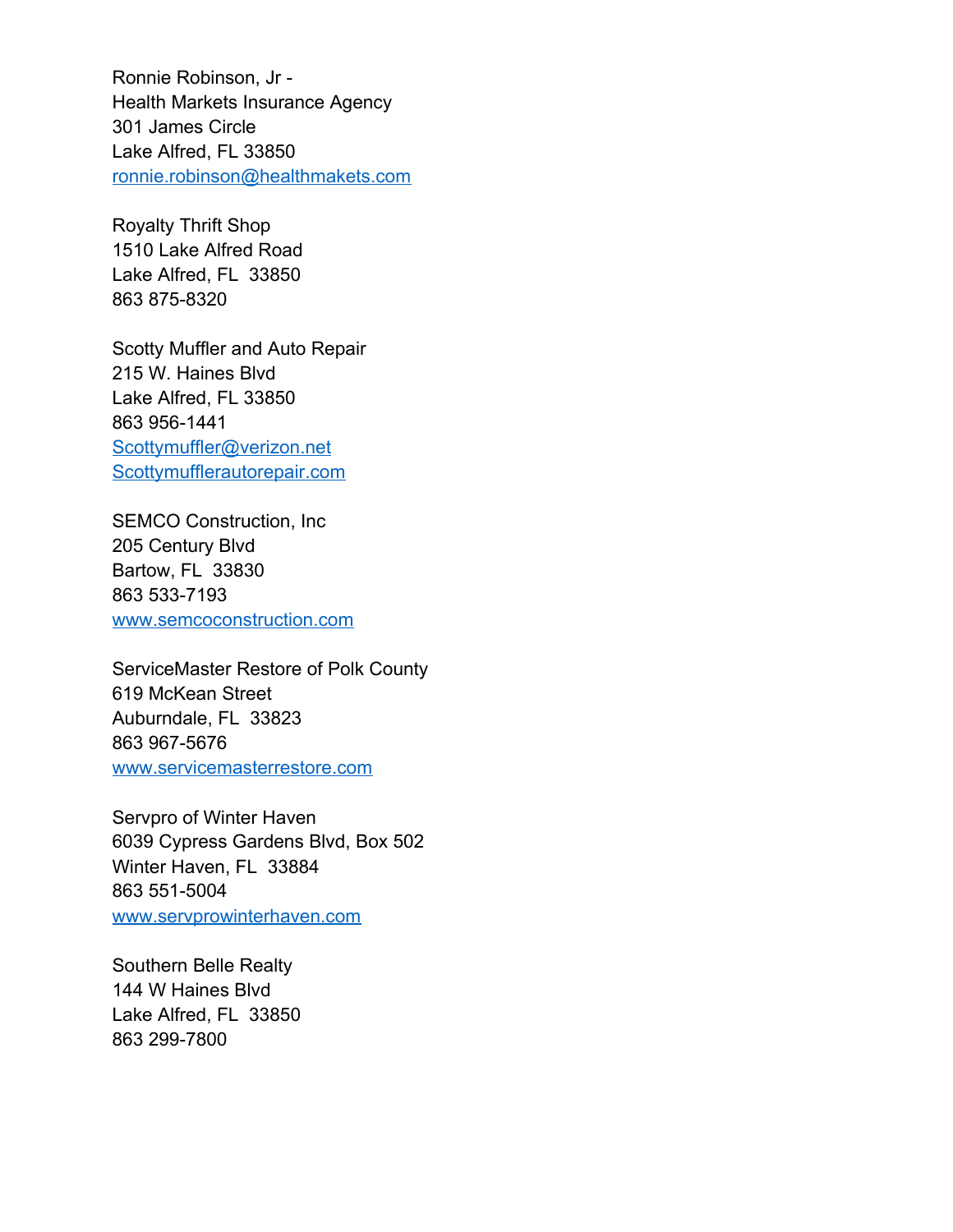SouthState Bank 155 N Lake Shore Way Lake Alfred, FL 33850 863 956-2500 [www.southstatebank.com](http://www.southstatebank.com/)

Stewart Auto Repair, Inc 1990 42nd St, NW Winter Haven, FL 33881 863 965-2030 [www.stewartautorepair.com](http://www.stewartautorepair.com/)

Tampa Electric Co. 405 West Dr. MLK Blvd Plant City, FL 33563 863 630-7185 [www.tampaelectric.com](http://www.tampaelectric.com/)

The Agricultural & Labor Program, Inc 300 Lynchburg Rd Lake Alfred, FL 33850

PO Box 3126 Winter Haven, FL 33885 863 956-3491 [www.alpi.org](http://www.alpi.org/) [admin@alpi.org](mailto:admin@alpi.org)

The Back Porch 115 County Rd 557A PO Box 51 Lake Alfred, FL 33850 863 956-2227 [Backporch01@gmail.com](mailto:Backporch01@gmail.com) www.stablehomedecore.com

The Barn and Stable 101 County Rd 557A PO Box 1164 Lake Alfred, FL 33850 863 956-1363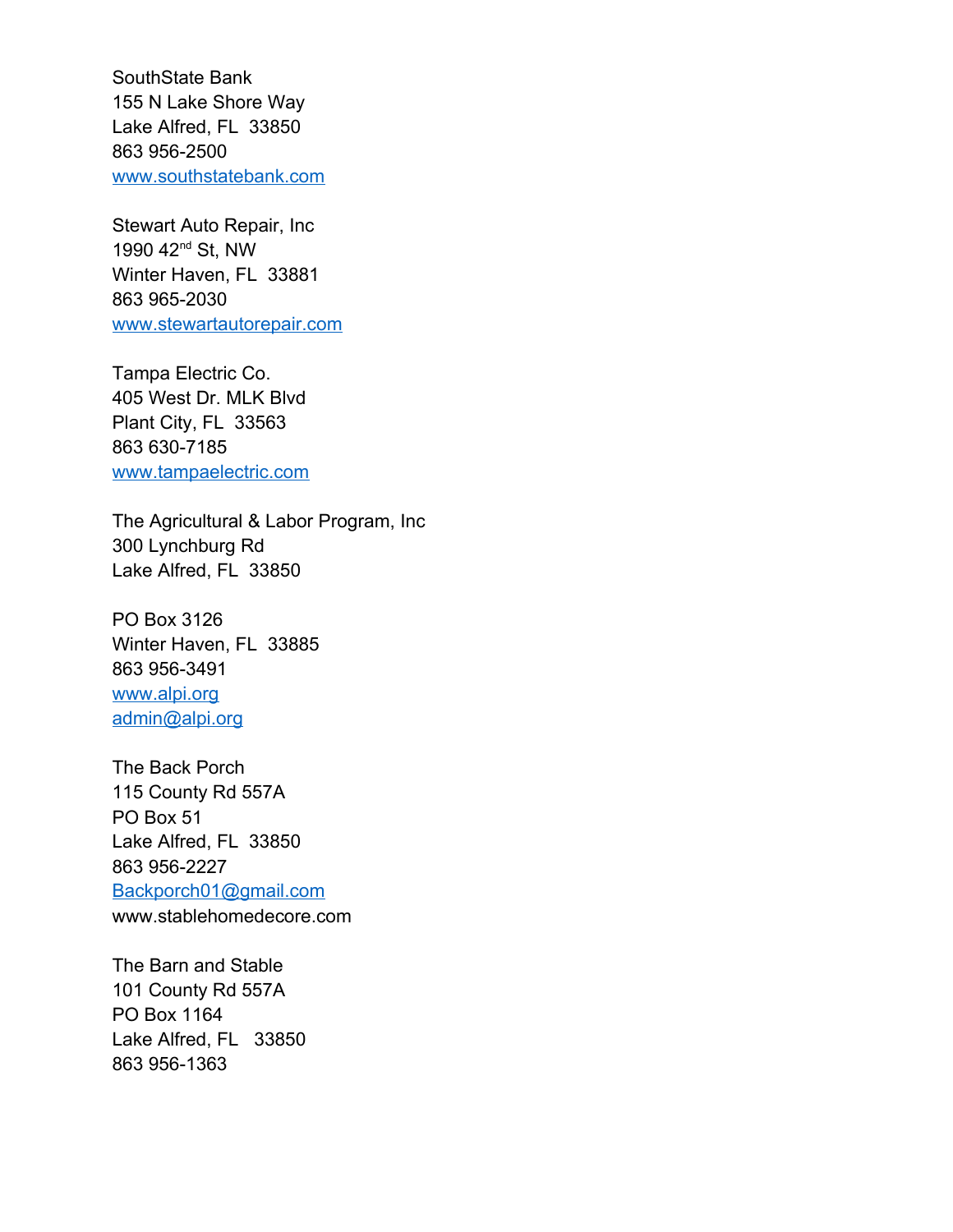The Lakes Master HOA PO Box 510 Dundee, FL 33838 863 439-6550

The Stone and Mulch Place 870 E Alfred Dr Lake Alfred, FL 33850 863 956-3336 [www.stoneandmulchplace.net](http://www.stoneandmulchplace.net/) [stoneandmulchplace@gmail.com](mailto:stoneandmulchplace@gmail.com)

The Tax Lady & Associates, Inc 560 S Lake Shore Way Lake Alfred, FL 33850 863 956-1120 [www.thetaxladyea.com](http://www.thetaxladyea.com/) [rhonda@thetaxladyea.com](mailto:rhonda@thetaxladyea.com)

Tucker Paving, Inc. 3545 Lake Alfred Rd Winter Haven, FL 33881 863 299-2262 [www.tuckerpaving.com](http://www.tuckerpaving.com/) [info@tuckerpaving.com](mailto:info@tuckerpaving.com)

United Refrigeration and AC, Inc. 517 Recker Hwy Auburndale, FL 33823 863 956-3500 [www.unitedacflorida.com](http://www.unitedacflorida.com/) [admin@unitedacflorida.com](mailto:admin@unitedacflorida.com)

Vanpool Auto Sales, Inc. 440 S Lake Shore Way Lake Alfred, FL 33850 863 956-8844

WaterTech, Inc. 195 E Alfred Dr Lake Alfred, FL 33850 863 956-8200 [www.watertechfl.com](http://www.watertechfl.com/) [info@watertechfl.com](mailto:info@watertechfl.com)